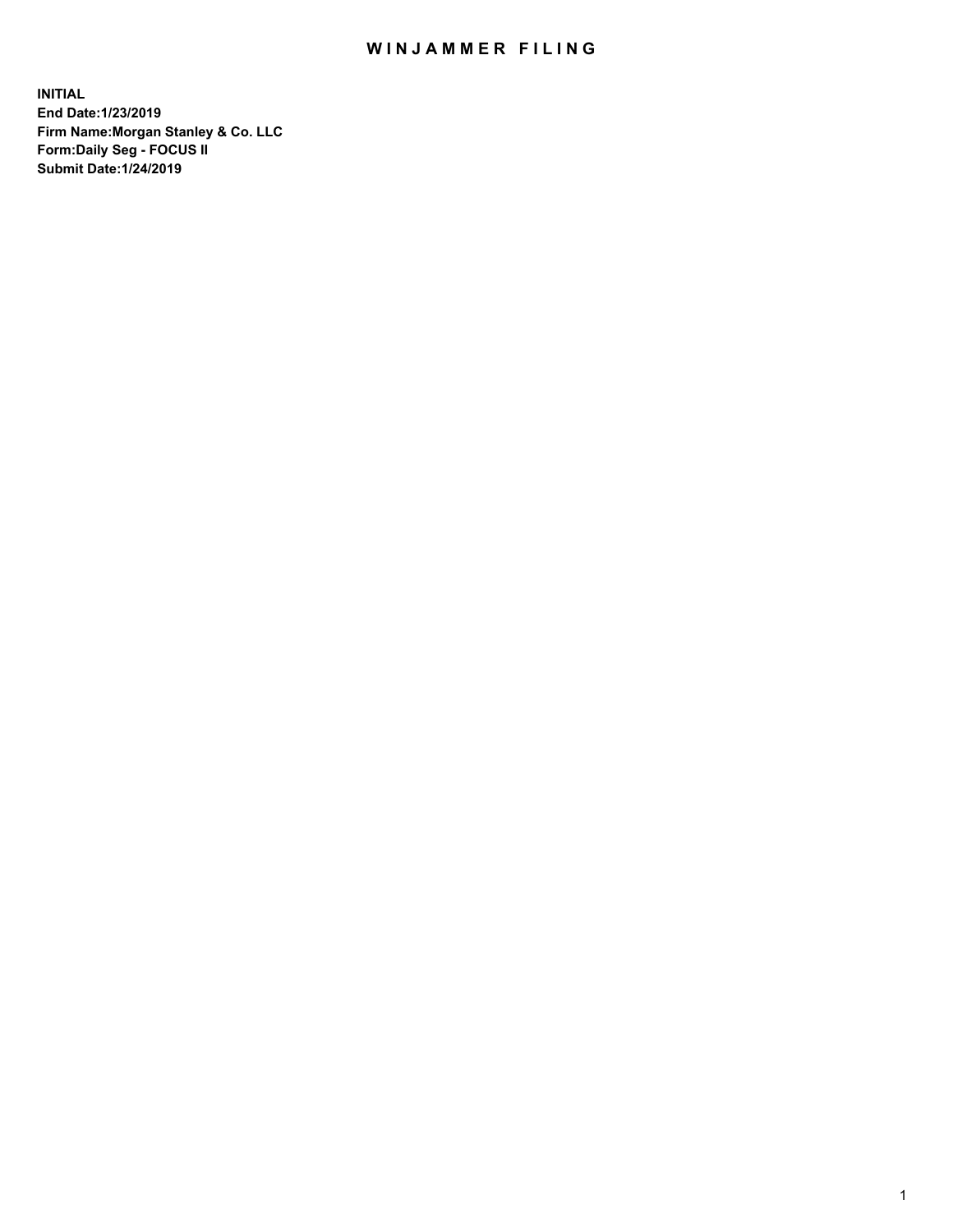**INITIAL End Date:1/23/2019 Firm Name:Morgan Stanley & Co. LLC Form:Daily Seg - FOCUS II Submit Date:1/24/2019 Daily Segregation - Cover Page**

| Name of Company                                                                                                                                                                                                                                                                                                                | Morgan Stanley & Co. LLC                  |
|--------------------------------------------------------------------------------------------------------------------------------------------------------------------------------------------------------------------------------------------------------------------------------------------------------------------------------|-------------------------------------------|
| <b>Contact Name</b>                                                                                                                                                                                                                                                                                                            | <b>Ikram Shah</b>                         |
| <b>Contact Phone Number</b>                                                                                                                                                                                                                                                                                                    | 212-276-0963                              |
| <b>Contact Email Address</b>                                                                                                                                                                                                                                                                                                   | Ikram.shah@morganstanley.com              |
| FCM's Customer Segregated Funds Residual Interest Target (choose one):<br>a. Minimum dollar amount: ; or<br>b. Minimum percentage of customer segregated funds required:% ; or<br>c. Dollar amount range between: and; or                                                                                                      | 280,000,000<br><u>0</u><br><u>00</u>      |
| d. Percentage range of customer segregated funds required between:% and%.<br>FCM's Customer Secured Amount Funds Residual Interest Target (choose one):<br>a. Minimum dollar amount: ; or                                                                                                                                      | 0 <sub>0</sub><br>140,000,000             |
| b. Minimum percentage of customer secured funds required:% ; or<br>c. Dollar amount range between: and; or<br>d. Percentage range of customer secured funds required between:% and%.                                                                                                                                           | <u>0</u><br><u>00</u><br>00               |
| FCM's Cleared Swaps Customer Collateral Residual Interest Target (choose one):<br>a. Minimum dollar amount: ; or<br>b. Minimum percentage of cleared swaps customer collateral required:% ; or<br>c. Dollar amount range between: and; or<br>d. Percentage range of cleared swaps customer collateral required between:% and%. | 92,000,000<br><u>0</u><br><u>00</u><br>00 |

Attach supporting documents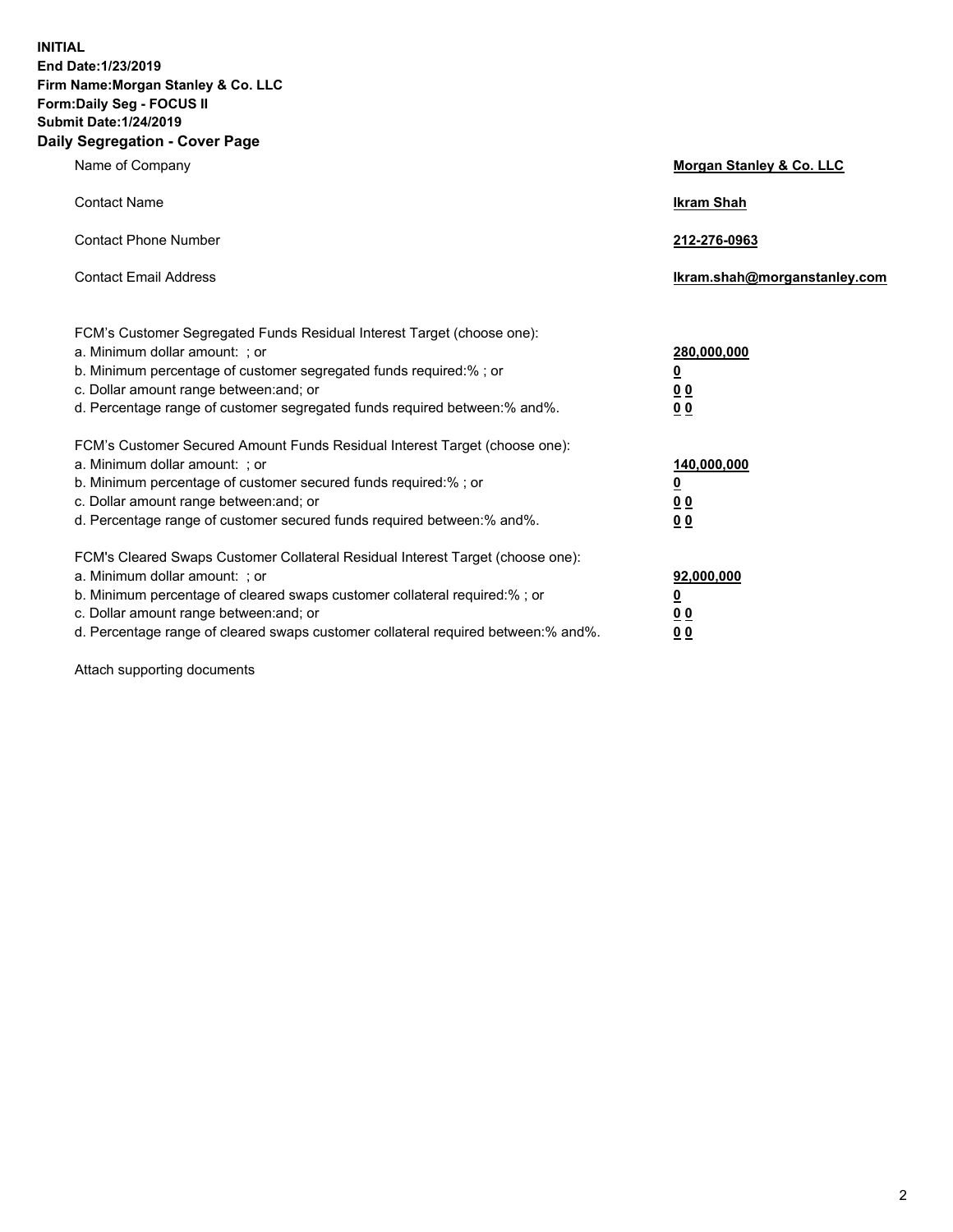## **INITIAL End Date:1/23/2019 Firm Name:Morgan Stanley & Co. LLC Form:Daily Seg - FOCUS II Submit Date:1/24/2019 Daily Segregation - Secured Amounts**

Foreign Futures and Foreign Options Secured Amounts Amount required to be set aside pursuant to law, rule or regulation of a foreign government or a rule of a self-regulatory organization authorized thereunder 1. Net ledger balance - Foreign Futures and Foreign Option Trading - All Customers A. Cash **3,389,053,459** [7315] B. Securities (at market) **2,078,314,304** [7317] 2. Net unrealized profit (loss) in open futures contracts traded on a foreign board of trade **-293,029,170** [7325] 3. Exchange traded options a. Market value of open option contracts purchased on a foreign board of trade **5,301,024** [7335] b. Market value of open contracts granted (sold) on a foreign board of trade **-5,843,675** [7337] 4. Net equity (deficit) (add lines 1. 2. and 3.) **5,173,795,942** [7345]

- 5. Account liquidating to a deficit and account with a debit balances gross amount **97,026,068** [7351] Less: amount offset by customer owned securities **-95,952,831** [7352] **1,073,237**
- 6. Amount required to be set aside as the secured amount Net Liquidating Equity Method (add lines 4 and 5)
- 7. Greater of amount required to be set aside pursuant to foreign jurisdiction (above) or line 6.

## FUNDS DEPOSITED IN SEPARATE REGULATION 30.7 ACCOUNTS

- 1. Cash in banks
	- A. Banks located in the United States **483,131,520** [7500]
	- B. Other banks qualified under Regulation 30.7 **905,502,113** [7520] **1,388,633,633**
- 2. Securities
	- A. In safekeeping with banks located in the United States **135,594,780** [7540]
	- B. In safekeeping with other banks qualified under Regulation 30.7 **0** [7560] **135,594,780** [7570]
- 3. Equities with registered futures commission merchants
	-
	- B. Securities **0** [7590]
	- C. Unrealized gain (loss) on open futures contracts **179,924** [7600]
	- D. Value of long option contracts **0** [7610]
- E. Value of short option contracts **0** [7615] **6,587,226** [7620]
- 4. Amounts held by clearing organizations of foreign boards of trade
	- A. Cash **0** [7640]
	- B. Securities **0** [7650]
	- C. Amount due to (from) clearing organization daily variation **0** [7660]
	- D. Value of long option contracts **0** [7670]
	- E. Value of short option contracts **0** [7675] **0** [7680]
- 5. Amounts held by members of foreign boards of trade
	-
	-
	- C. Unrealized gain (loss) on open futures contracts **-293,209,093** [7720]
	- D. Value of long option contracts **5,301,024** [7730]
	- E. Value of short option contracts **-5,843,675** [7735] **3,835,321,493**
- 6. Amounts with other depositories designated by a foreign board of trade **0** [7760]
- 7. Segregated funds on hand **0** [7765]
- 8. Total funds in separate section 30.7 accounts **5,366,137,132** [7770]
- 9. Excess (deficiency) Set Aside for Secured Amount (subtract line 7 Secured Statement Page 1 from Line 8)
- 10. Management Target Amount for Excess funds in separate section 30.7 accounts **140,000,000** [7780]
- 11. Excess (deficiency) funds in separate 30.7 accounts over (under) Management Target **51,267,953** [7785]

**0** [7305]

[7354] **5,174,869,179** [7355]

**5,174,869,179** [7360]

[7530]

A. Cash **6,407,302** [7580]

 A. Cash **2,186,353,713** [7700] B. Securities **1,942,719,524** [7710] [7740] **191,267,953** [7380]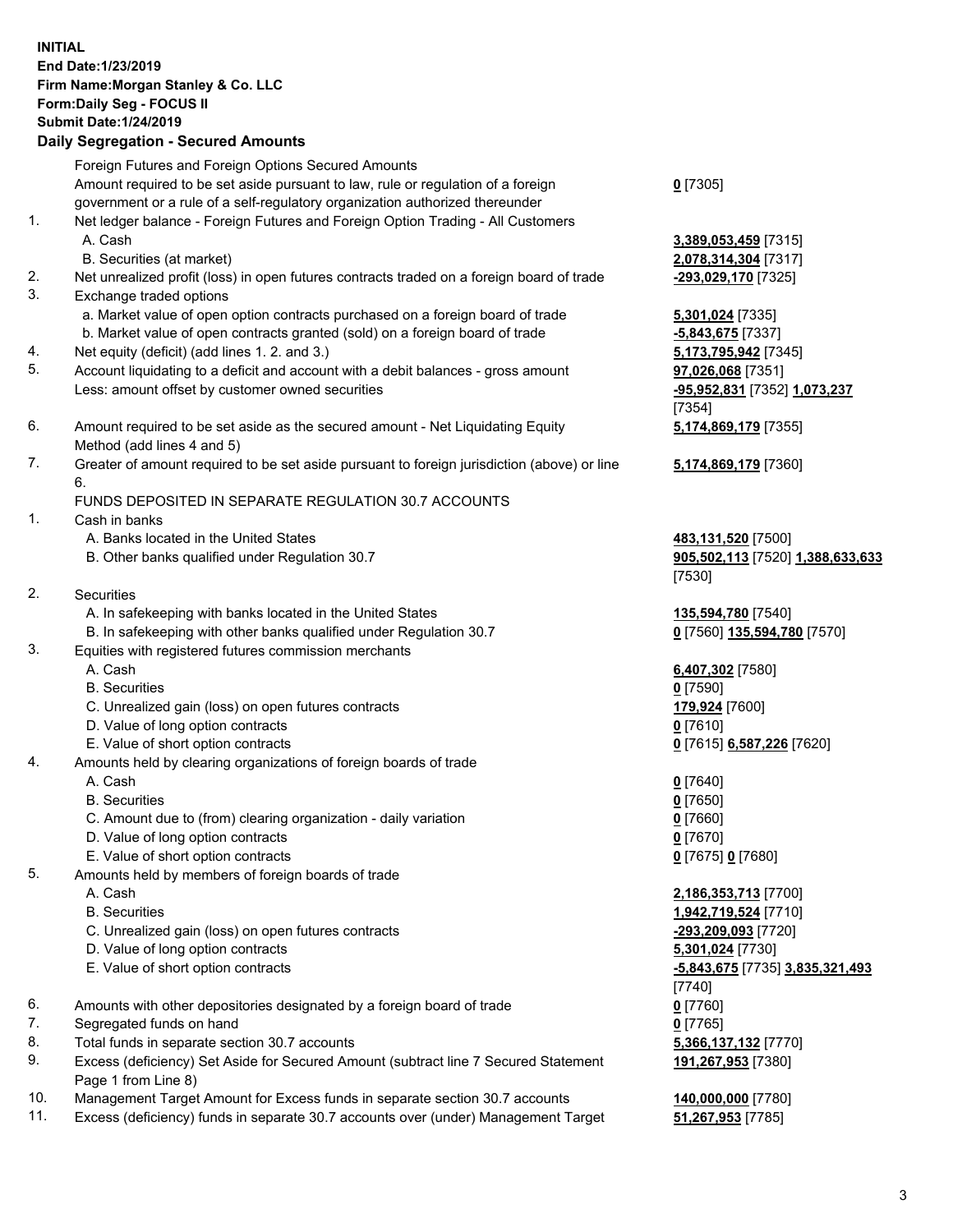**INITIAL End Date:1/23/2019 Firm Name:Morgan Stanley & Co. LLC Form:Daily Seg - FOCUS II Submit Date:1/24/2019 Daily Segregation - Segregation Statement** SEGREGATION REQUIREMENTS(Section 4d(2) of the CEAct) 1. Net ledger balance A. Cash **7,956,079,900** [7010] B. Securities (at market) **6,286,146,003** [7020] 2. Net unrealized profit (loss) in open futures contracts traded on a contract market **2,691,048,757** [7030] 3. Exchange traded options A. Add market value of open option contracts purchased on a contract market **282,158,873** [7032] B. Deduct market value of open option contracts granted (sold) on a contract market **-340,242,412** [7033] 4. Net equity (deficit) (add lines 1, 2 and 3) **16,875,191,121** [7040] 5. Accounts liquidating to a deficit and accounts with debit balances - gross amount **261,872,493** [7045] Less: amount offset by customer securities **-260,445,767** [7047] **1,426,726** [7050] 6. Amount required to be segregated (add lines 4 and 5) **16,876,617,847** [7060] FUNDS IN SEGREGATED ACCOUNTS 7. Deposited in segregated funds bank accounts A. Cash **4,347,822,034** [7070] B. Securities representing investments of customers' funds (at market) **0** [7080] C. Securities held for particular customers or option customers in lieu of cash (at market) **569,853,530** [7090] 8. Margins on deposit with derivatives clearing organizations of contract markets A. Cash **6,488,496,973** [7100] B. Securities representing investments of customers' funds (at market) **0** [7110] C. Securities held for particular customers or option customers in lieu of cash (at market) **5,716,292,473** [7120] 9. Net settlement from (to) derivatives clearing organizations of contract markets **134,568,257** [7130] 10. Exchange traded options A. Value of open long option contracts **282,158,873** [7132] B. Value of open short option contracts **-340,242,412** [7133] 11. Net equities with other FCMs A. Net liquidating equity **8,332,930** [7140] B. Securities representing investments of customers' funds (at market) **0** [7160] C. Securities held for particular customers or option customers in lieu of cash (at market) **0** [7170] 12. Segregated funds on hand **0** [7150] 13. Total amount in segregation (add lines 7 through 12) **17,207,282,658** [7180] 14. Excess (deficiency) funds in segregation (subtract line 6 from line 13) **330,664,811** [7190]

- 15. Management Target Amount for Excess funds in segregation **280,000,000** [7194]
- 16. Excess (deficiency) funds in segregation over (under) Management Target Amount Excess

**50,664,811** [7198]